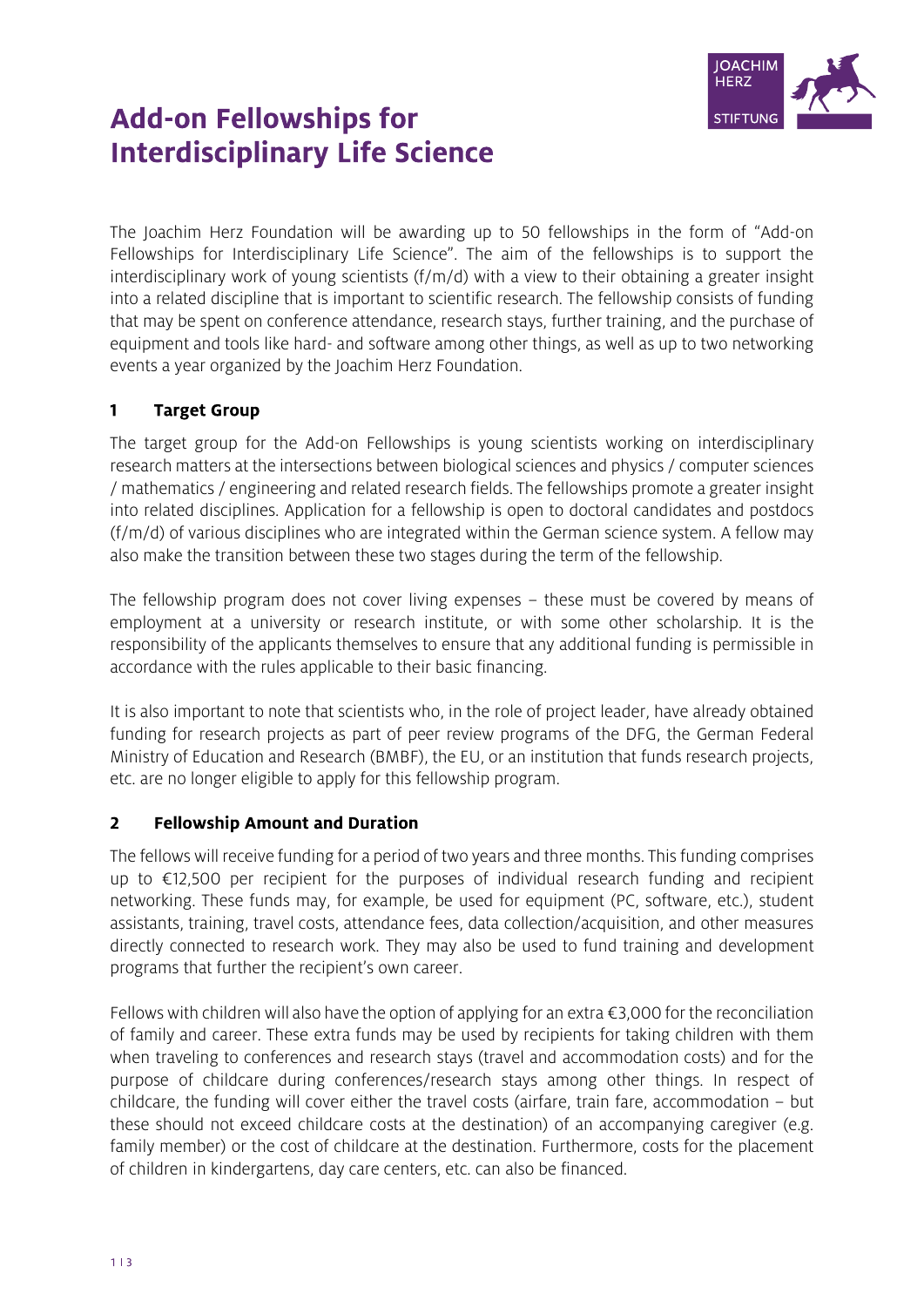

An application may be made to have the fellowship extended to enable further use of the funds, with no additional funds being awarded. The Joachim Herz Foundation will review and decide upon each application for extension of the funding period on a case-by-case basis.

## $\overline{\mathbf{3}}$ **Networking Meetings**

In addition to the fellows' individual funding, meetings are held up to twice a year with a view to facilitating and consolidating the fellows' networking as well as communication among the fellows and between the disciplines. The networking meetings are a mandatory part of the fellowship program. Travel to the networking meetings is covered by the funding.

#### $\overline{\mathbf{4}}$ **Application Process**

The fellowships are advertised once a year, primarily by means of sending digital mailings to the appropriate institutes. Precise details regarding applications can be found on the Joachim Herz Foundation website. The fellowships are also advertised on suitable platforms. Doctoral candidates and postdocs apply directly to the Joachim Herz Foundation. The following documents must be submitted using the online form when applying:

- ▶ Completed application form
- ▶ Letter of motivation (max. 3,800 characters including blanks)
- $\blacktriangleright$  CV
- ▶ Brief description of the research project (max. 3,800 characters including blanks)
- $\triangleright$  Supporting letter from the team leader/supervisor concerning the need for the fellowship and regarding support for interdisciplinary training
- Proof of qualifications (copies of university degree/transcript of records and possibly also doctoral certificate)

The application documents are to be submitted in full and on time. The closing date for applications is in June, with funding commencing in November of the same year.

#### 5 **Selection Process**

The fellows are selected by means of a two-stage written process: following a preliminary examination of the applications by representatives of the Joachim Herz Foundation, the applications are forwarded to the selection committee comprising independent scientists and representatives of the Joachim Herz Foundation. The up to 50 fellows are subsequently selected in a jury meeting. The selection criteria are:

- ▶ Clear outlining of the interdisciplinary research
- Visibility of an innovation impulse towards an adjacent field
- Interest in, and a need for, interdisciplinary training
- $\blacktriangleright$  Feasibility and suitable planning regarding use of the funds
- $\triangleright$  Interest in the Foundation's interdisciplinary networking events